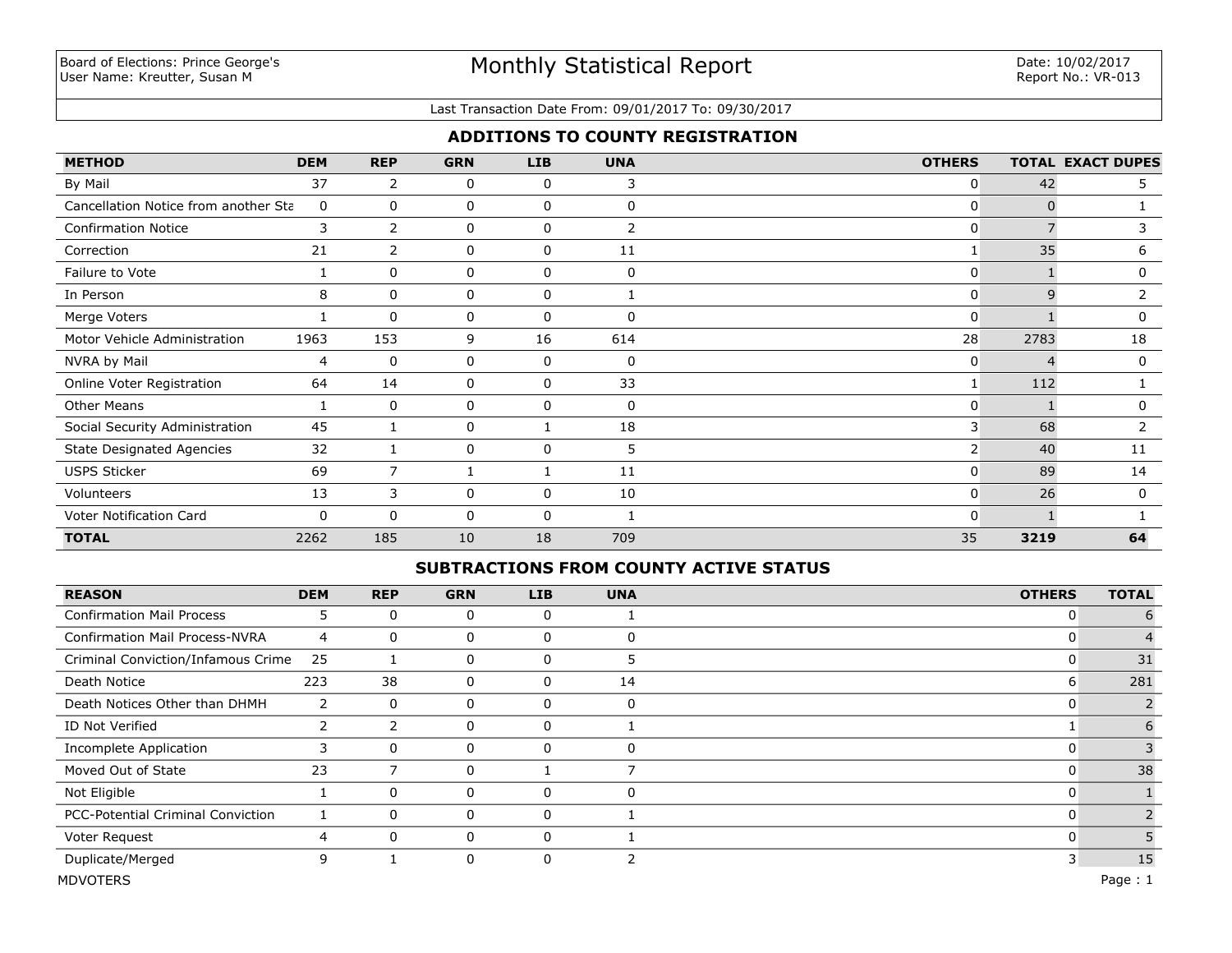Board of Elections: Prince George's User Name: Kreutter, Susan M

| Last Transaction Date From: 09/01/2017 To: 09/30/2017 |        |     |  |  |        |  |        |  |  |
|-------------------------------------------------------|--------|-----|--|--|--------|--|--------|--|--|
| County Transfer Out                                   | $-432$ | -6⊥ |  |  | $-106$ |  | $-608$ |  |  |
| <b>TOTAL</b>                                          | 734    | 110 |  |  | 138    |  | 1002   |  |  |

# **AFFILIATION CHANGES**

| <b>CHANGE</b> | <b>DEM</b> | <b>REP</b>           | <b>GRN</b> | <b>LIB</b> | <b>UNA</b> | <b>OTHERS</b> | <b>TOTAL</b> |
|---------------|------------|----------------------|------------|------------|------------|---------------|--------------|
| From          | 318        | $\rightarrow$<br>ᆠᆠᄼ |            |            | 139        | 29            | 602          |
| To            | . – –      | 68                   |            | --         | 308        | 35            | 602          |
| <b>TOTAL</b>  | $-145$     | -44                  |            | 10         | 169        |               | 0            |

## **CURRENT ACTIVE REGISTRATION**

| <b>ACTIVITY</b>              | <b>DEM</b> | <b>REP</b> | <b>GRN</b> | <b>LIB</b> | <b>UNA</b> | <b>OTHERS</b> | <b>TOTAL</b> |
|------------------------------|------------|------------|------------|------------|------------|---------------|--------------|
| <b>BEGINNING OF REPORT</b>   | 451918     | 41520      | 1008       | 1547       | 64951      | 11637         | 572581       |
| ADDITIONS (+)                | 2262       | 185        | 10         | 18         | 709        | 35            | 3219         |
| REINSTATED (+)               | 120        |            | 0          |            | 21         |               | 149          |
| CANCELLED (-)                | $-286$     | $-47$      | 0          | $-1$       | $-29$      | -9            | $-372$       |
| COUNTY TRANSFER OUT (-)      | $-432$     | $-61$      | $-2$       | -5         | $-106$     | $-2$          | $-608$       |
| AFFILIATION CHANGES (+ OR -) | $-145$     | $-44$      | 4          | 10         | 169        | 6             | $\Omega$     |
| * INACTIVATED (-)            | $-11$      | 0          | 0          | 0          | -1         | υ             | $-12$        |
| $*$ REACTIVATED $(+)$        | 193        | 12         | 0          |            | 28         |               | 236          |
| <b>END OF REPORT TOTALS</b>  | 453619     | 41570      | 1020       | 1572       | 65742      | 11670         | 575193       |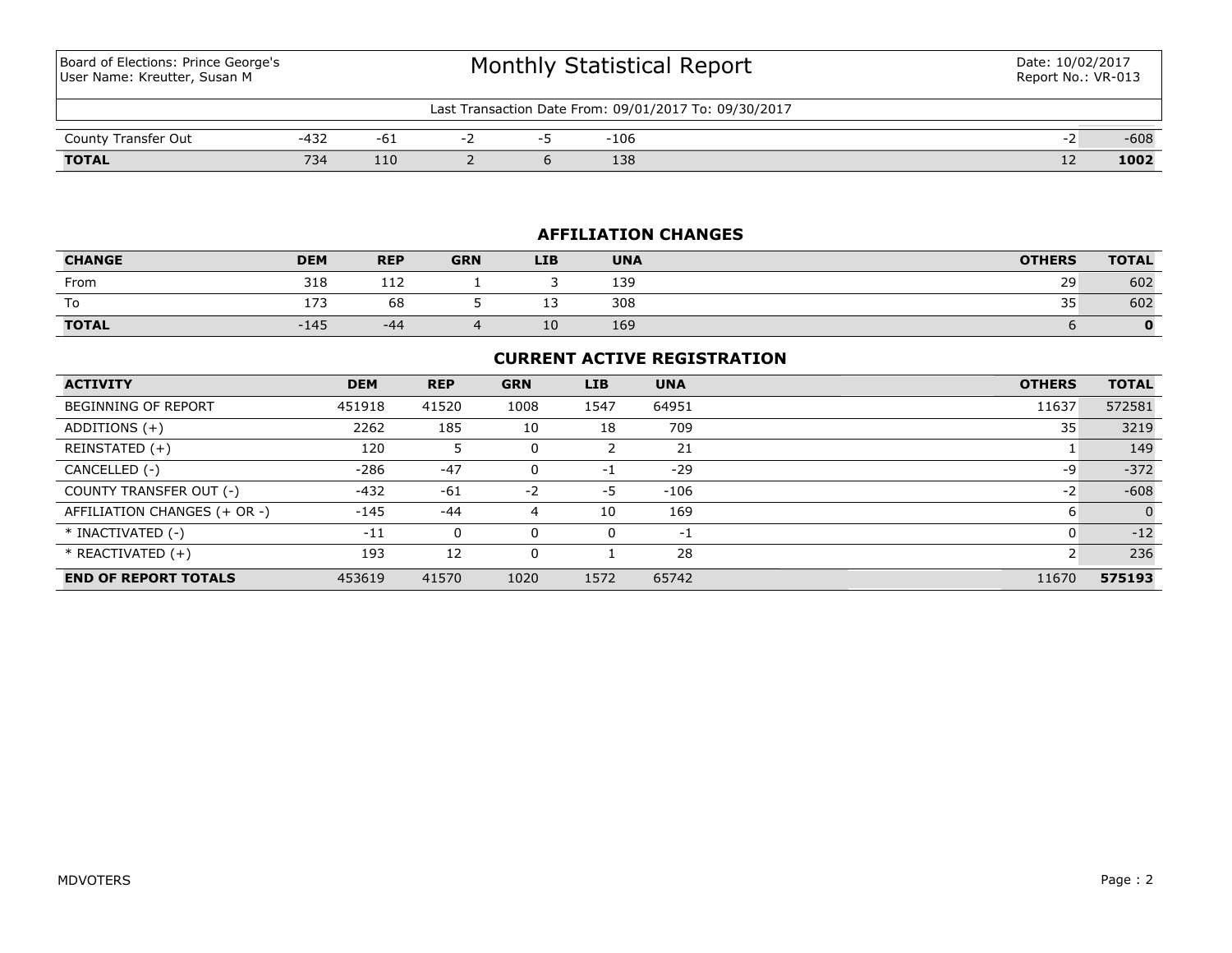#### Last Transaction Date From: 09/01/2017 To: 09/30/2017

## **INACTIVE REGISTRATION**

### **SUBTRACTIONS FROM COUNTY INACTIVE STATUS**

| <b>REASON</b>                      | <b>DEM</b> | <b>REP</b> | <b>GRN</b>     | <b>LIB</b> | <b>UNA</b> | <b>OTHERS</b> | <b>TOTAL</b> |
|------------------------------------|------------|------------|----------------|------------|------------|---------------|--------------|
| By Mail                            | 3          | 0          | 0              | 0          | 0          |               |              |
| <b>Confirmation Mail Process</b>   |            | 0          | 0              | 0          | 0          | 0             |              |
| <b>Confirmation Notice</b>         | 19         | 5.         | 0              | 0          |            |               | 26           |
| Criminal Conviction/Infamous Crime |            | 0          | 0              | 0          | 0          | 0             |              |
| Death Notice                       |            |            | 0              | 0          | 0          | 0             | 3            |
| In Person                          |            | 0          | 0              | 0          | 0          | 0             |              |
| Motor Vehicle Administration       | 153        | 4          | 0              |            | 17         | 2             | 177          |
| Moved Out of State                 | 169        | 32         | $\overline{4}$ | 0          | 56         | 4             | 265          |
| Online Voter Registration          | 2          | 0          | 0              | 0          | 1          | 0             | 3            |
| <b>State Designated Agencies</b>   | 9          |            | 0              | 0          | 0          | 0             | 10           |
| <b>USPS Sticker</b>                | 13         |            | 0              | 0          |            | 0             | 15           |
| Duplicate/Merged                   | 0          | 0          | 0              | 0          | 0          | 0             | $\mathbf{0}$ |
| County Transfer Out                | $-39$      | $-3$       | 0              | 0          | $-7$       | 0             | $-49$        |
| <b>TOTAL</b>                       | 412        | 47         | $\overline{4}$ |            | 83         | 8             | 555          |

## **CURRENT INACTIVE REGISTRATION**

| <b>ACTIVITY</b>              | <b>DEM</b> | <b>REP</b> | <b>GRN</b> | <b>LIB</b> | <b>UNA</b> | <b>OTHERS</b> | <b>TOTAL</b> |
|------------------------------|------------|------------|------------|------------|------------|---------------|--------------|
| <b>BEGINNING OF REPORT</b>   | 29666      | 3072       | 87         | 142        | 5689       | 899           | 39555        |
| $*$ INACTIVATED $(+)$        |            | 0          |            | υ          |            |               | 12           |
| *REACTIVATED (-)             | $-200$     | $-11$      |            | $-1$       | $-20$      | -4            | $-236$       |
| COUNTY TRANSFER OUT (-)      | $-39$      | -3         |            | $\Omega$   | $-7$       |               | $-49$        |
| AFFILIATION CHANGES (+ OR -) |            | 0          |            | 0          | 0          |               | $\Omega$     |
| CANCELLED FROM INACTIVE (-)  | $-173$     | $-33$      | -4         | $\Omega$   | -56        | -4            | $-270$       |
| PENDING FROM INACTIVE (-)    |            | 0          |            | 0          | 0          |               | $\Omega$     |
| <b>TOTAL INACTIVE</b>        | 29265      | 3025       | 83         | 141        | 5607       | 891           | 39012        |

# **ACTIVE AND INACTIVE REGISTRATION TOTAL REGISTRATION RECORDS**

| <b>ACTIVITY</b><br>the contract of the contract of the contract of the contract of the contract of | <b>DEM</b> | <b>REP</b> | <b>GRN</b> | <b>LIB</b> | <b>UNA</b> | <b>OTHERS</b> | <b>TOTAL</b> |
|----------------------------------------------------------------------------------------------------|------------|------------|------------|------------|------------|---------------|--------------|
|                                                                                                    |            |            |            |            |            |               |              |